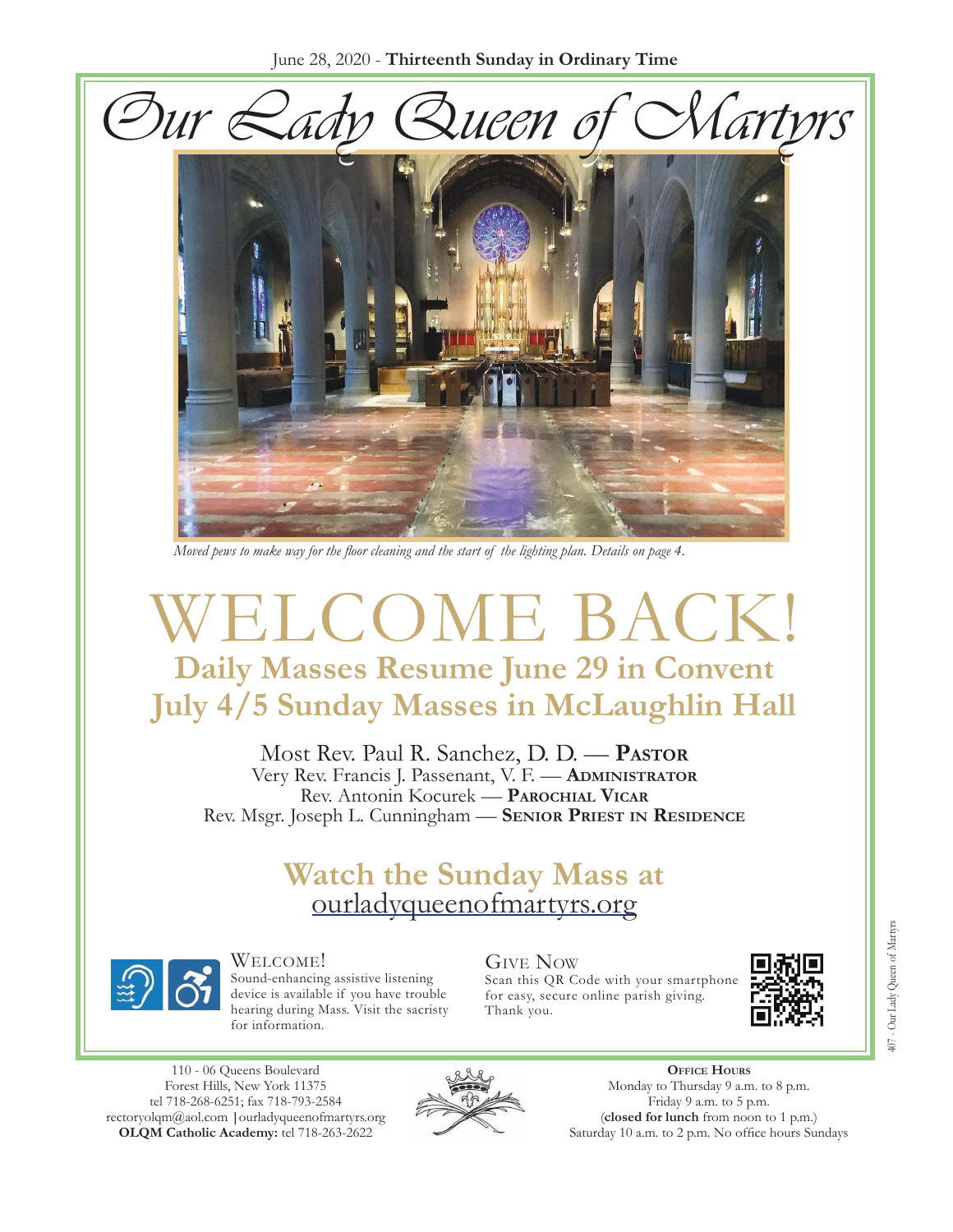## **Masses for the Week**

*Saturday, June 27* **Saint Cyril of Alexandria** Warren Wesley Harding Daniel Cahill George Kollitides

*Sunday, June 28* Parishioners of Our Lady Queen of Martyrs

#### *Monday, June 29*

**Public Masses Resume Saints Peter and Paul** 8 a.m. William L. Clancy, Jr. 12:05 p.m. Nicola Monti

*Tuesday, June 30* **First Martyrs of the Holy Roman Church** 8 a.m. Mitsugi Yamakawa 12:05 p.m. Paulette Sironneau

### *Wednesday, July 1*

**Saint Junipero Serra** 8 a.m. Eduardo L. Raymundo [anniversary] 12:05 p.m. Michael Cantillon

> *Thursday, July 2*  8 a.m. Mary England 12:05 p.m. Alma L. Nassauer

#### *Friday, July 3*

**Saint Thomas** 8 a.m. Souls in Purgatory 12:05 p.m. Carmen Lopez, Jose Humberto Rodriguez, Osmar A. Alberto, and Tony Alberto

> *Saturday, July 4* 8 a.m. Souls in Purgatory 12:05 p.m. Rosa Patiño

# **Remember Our Sick**

Blanche Aeppli, Joseph and Mary Augustine, Donald Begola, Alexander Berardino, Peter Berardino, Mark Bradley, Joseph Buatta, Susan Campbell, James Cardone, Jeffrey Carrasquillo, Anna Caccavalla, MaryAnn Cornell, Irene Cucurella, Tracy Cuva, Danielle D'Agostino, Norman Doucette, Baby Luka Dudashvili, Nancy Feldman, Stephanie Feldman, Estrela Feliciano, Michael Flannery, Alice Fromer, Ogan Gates, Kathleen and Brian Gordon, Pat Gmerek, Cathie Greulich, Paulina Guballa, Alexander Gutierrez, Philip Hassialis, Sean Harrison, Giles Houghton, Sandy Imperante, Michael H. Jordan, Migdalia Leon, Maria Leon Santiago, James Lung, Liz Maryon, John Nikol, Connie Panella, Maureen Piatt, Bonnie Post, Dr. Anthony Sarro, Scaturro family, Robert Sorsaia, Frank Soriente, Nick Spaventa, Maria Viesta, Brittany Zaita—**and all parishioners currently in nursing homes, hospitals or confined to their homes**

## **Main Events of the Week**

*Monday–Saturday, June 29–July 3*

## **WELCOME BACK!**

**This week is significant. Our Lady Queen of Martyrs public Masses resume in a limited capacity.** 

**Thank you for your prayers and your patience!**

#### *What to Expect - on page 5*

**Daily Masses this week will be held in the convent chapel.**

**Sunday Masses open in McLaughlin Hall on July 4/5**  while the church floor is being renovated.

We will follow procedures for the safety of all.

#### *Confession Times (until further notice)*

**Tuesdays and Thursdays at 11:30 a.m. Saturdays at 12:45 p.m. inside rectory door**

With God our Father<br>all things are possible

### Video Recorded Sunday Mass

The last video recording of the Daily Mass is on Saturday, June 27. We will continue to record the 5 p.m. Saturday Vigil Mass every week and post it online Sunday morning to watch from home. The Sunday Mass will appear on our website at [ourladyqueenofmartyrs.org,](https://ourladyqueenofmartyrs.org/) on [www.facebook.com/olqmchurch](https://www.facebook.com/OLQMChurch/), and on the [parish YouTube channel.](https://www.youtube.com/user/OLQMStewardship/videos?view=0&sort=dd&shelf_id=2) Please subscribe.

# 5 p.m. Stella Yamada-Wu **Remember Our Deceased**

 Ramona Calsada Nick Caccavalla Msgr. William Flood James P. Kirrane Jennifer Lim Tan Marie Lioni

#### **We pray for the men and women of our Armed Forces serving in the U.S. and abroad**

Eric Böhm, Sergio Borrero, Thaddeus Buenaventura, Ricardo Cantillo, Bobby DiTroia, Armando Fellin, Andrew Gonzalez, A. Jay James, William (Will) Klos, Michael Le Floch, Louis Mannino, Jean-Marc Moïse, Brian Quinn, Justin Pabse, Adam Rearick, Rodney Ross, McNeely Royal, Victoria Tissler-Bacca, Charles Torres, Jose J. Vaz, Mollie Rae Whitley, William Youssef, Phillip Whitley, Jeff Zabala. **Please pray for all who risk their lives for our safety, including police, fire, corrections and military personnel.**

407 - Our Lady Queen of Martyrs Our Lady Queen of Martyr:  $\overline{407}$ .

WELCOME! If a disability makes it difficult for you to fully participate at Mass or other activities of our parish, contact our **Parish Advocate for Persons with Disabilities**, Karen Mongiello, at disabilities.olgm@gmail.com, to make your special needs known.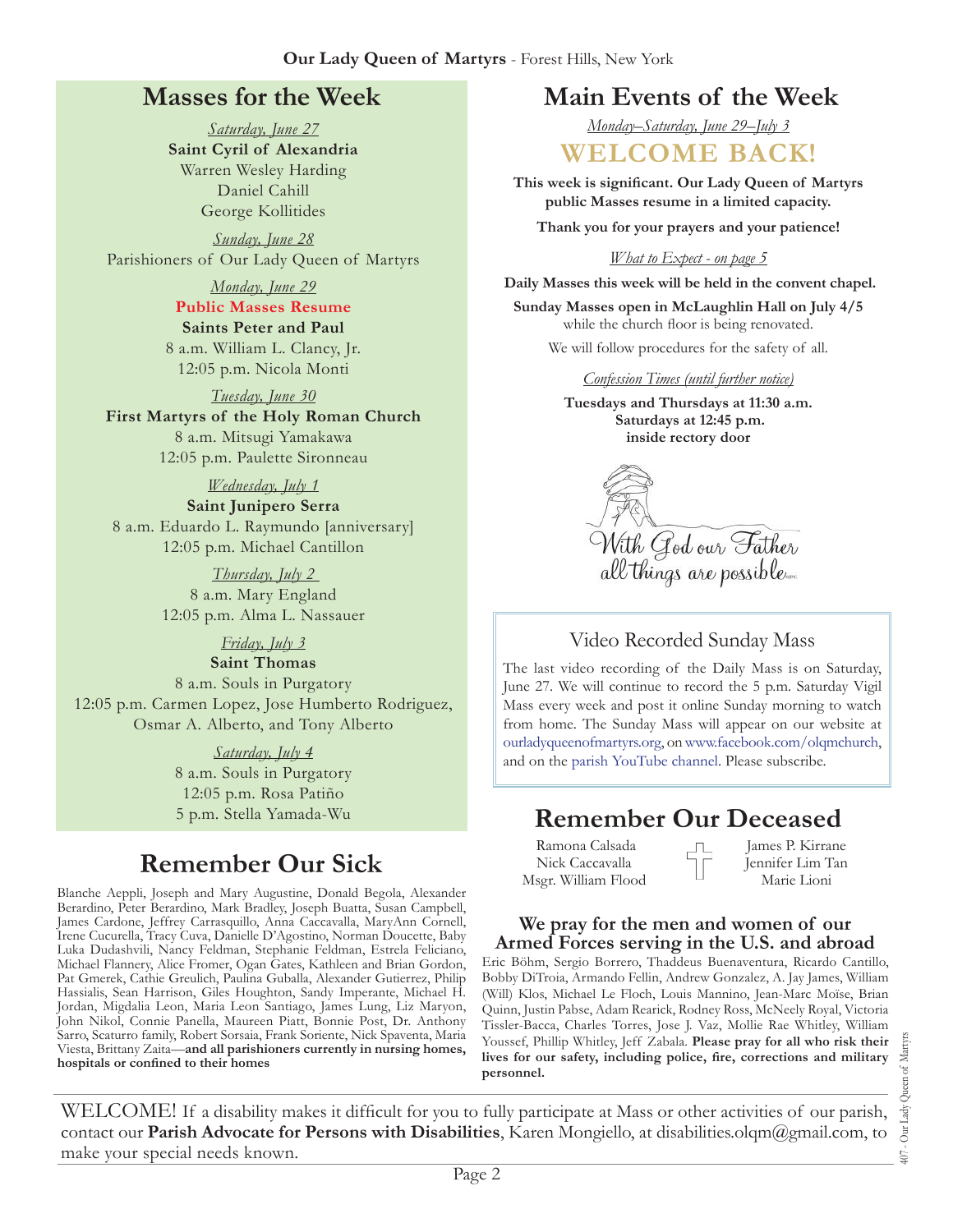## **This Week's Reflection USCCB on Adoption and Foster Care**

*OLQM Social Action Committee*

*Over seven weeks in June and July, our reflections focus on Religious Freedom and Religious Persecution, in solidarity with Religious Freedom Week (June 22–29).*



**Pray that children waiting to be placed in a loving home and the caregivers who selflessly serve those children will find strength and support from the Church.**

**REFLECT:** Caring for "the orphan" is a demand of the gospel. Over the centuries, the Church has put this work of charity into practice by building adoption and foster care institutions. Today, the opioid crisis has put a strain on the foster care system. Yet while more children are waiting to be placed in families, faith-based child welfare providers are being targeted for closures because of their religious convictions. In Illinois, Massachusetts, California, and D.C., service providers who have a track record of excellence in recruiting and assisting foster families have already been shut down. In Michigan, sexual orientation/gender identity (SOGI) activists have gone out of their way to challenge Catholic Charities, and Philadelphia Catholic Social Services is taking the struggle to continue to foster children to the Supreme Court. Worse still, in recent years, states that have worked to protect faith-based adoption and foster care have found themselves targeted by powerful corporations looking to appeal to SOGI activists. Intolerance for religious views has real consequences, and in this case, it is vulnerable children who have suffered. Let's pray and act to keep kids first.

**ACT:** The Child Welfare Provider Inclusion Act (CWPIA) prevents faith-based child welfare service providers from being targeted by government discrimination. It would prohibit the federal government and any state that receives certain federal funding from discriminating against child welfare service providers on the basis that they decline to provide a child welfare service that conflicts with their sincerely held religious beliefs or moral convictions. Contact your U.S. senators and representatives today and ask them to cosponsor and support the federal Child Welfare Provider Inclusion Act.

**LEARN:** Read about the [Defense of Marriage](https://bit.ly/2TBCMml). Links to this material and other resources are on our website at [ourladyqueenofmartyrs.org/Religious-Freedom.](https://ourladyqueenofmartyrs.org/religious-freedom/)

To learn more about the legislative issues that impact us as Catholics and how you can express your opinions to our elected officials, we also encourage you to sign up for "Action Alerts" from the New York State Catholic Conference at [www.nyscatholic.org/nys-catholic-conference-action-center](https://www.nyscatholic.org/nys-catholic-conference-action-center).

## **Readings and Mass Options Thirteenth Sunday in Ordinary Time**

**First Reading***— 2 Kings 4:8-11, 14-16A* **Responsorial Psalm** *For ever I will sing the goodness of the Lord.* **Second Reading***-—Romans 6:3-4, 8-11*

**Gospel***—Matthew 10:37-42*

**Video recordings of the Mass each day with our parish priests are being posted on our church website [ourladyqueenofmartyrs.org](https://ourladyqueenofmartyrs.org)**

#### **Sunday Mass on NET TV**

Spectrum Channel 97 FIOS by Verizon Channel 48 Tune in online at **[netny.tv](https://netny.tv/)** 

**Saturday at 6 p.m.**  Vigil prerecorded from Immaculate Conception in Jamaica (English)

> **Sunday at 11 a.m.**  Live from St. James Cathedral in Downtown Brooklyn (English)

#### **Sunday at 1:30 p.m**.

Prerecorded from Co-Cathedral of St. Joseph in Prospect Heights (Spanish)

## **Second Collections**

›› Sunday, July 5, the second collection will be for grounds maintenance.

›› Use the blue envelope at any time to contribute to the Parish Endowment Fund: [ourladyqueenofmartyrs.org/blue-envelope.](https://ourladyqueenofmartyrs.org/blue-envelope/) At our online Parish Giving portal, select Blue Envelope from the pull-down menu.

›› For [online Parish Giving](https://ourladyqueenofmartyrs.org/parish-giving/) technical support, call 866-307-7140, Monday through Friday, 8:30 a.m. to 4:30 p.m.

> *Daily Masses* resume Monday June 29th 8AM & 12:05PM in the convent chapel (use ramp entrance near the Mary garden)

#### *Sunday Masses* resume next weekend Saturday July 4th at 5PM Sunday July 5th at 9AM, 11:15AM & 1PM in McLaughlin Hall for next 6-8 weeks while the church floor is being renovated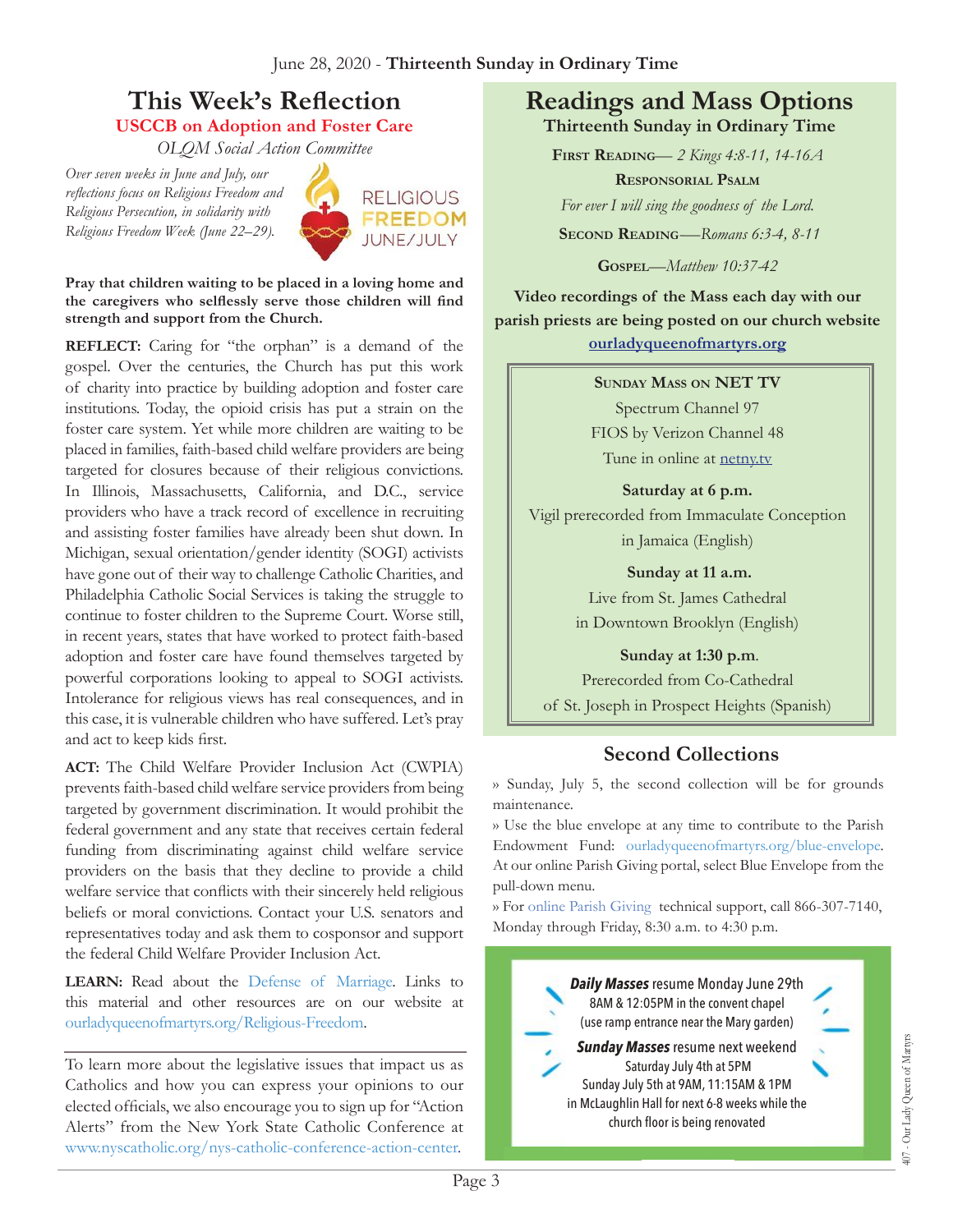# Major Church Repair 2020 – Parishioner Report #2

*by Fr. Francis Passenant, Administrator*

The Generations of Faith Program (GOF) launched in 2015 was a Diocesan Capital Campaign designed to fund parishes, youth, and senior priests. The funds raised were distributed to each of these areas. Each parish was asked to generate a case statement to specifically identify infrastructure projects that needed attention. Our [case statement](https://ourladyqueenofmartyrs.org/wp-content/uploads/OLQM_Case-Statement_Final.pdf) identified a new organ, refurbishing our beautiful side altars and main altar reredos, repairing our weathered stained glass windows, laying new cement on 72nd Road and the interior sidewalks on the church property, and refinishing the church floor. The final project has begun.

The planning for this final GOF item, the church floor, was begun over a year ago. The work scope was planned and the companies engaged to complete this massive project. It is being accomplished by first removing the pews to access the floor for stripping, cleaning, and polishing. It is necessary to strip the floor to reveal the original poured cement, to clean away the remnants of paint, and to polish the finish—for the first time since the original building of the church in 1938.

This opportunity to clear the floor of the pews also allows us to complete other projects much more difficult to accomplish with the pews in place. We plan to add additional lighting around the perimeter of the church nave, to complete the project funded by the Parish Capital Campaign of 2010, and to replace the kneelers that are wearing out and becoming too expensive to repair.

We are able to fund these projects with resources received from "over goal" achievements in the GOF campaign and the Annual Catholic Appeal (ACA). We have been over goal in the ACA each year since 2013, thanks to your participation and generosity in that effort.

There was also a need to address the exterior of the church building, which has been adversely affected by more than 8 years of pollution, weathering, and auto emissions from Queens Boulevard and Ascan Avenue. The surfaces of the exterior walls facing these streets are the most affected and the first be addressed. This project is being supported by our various fundraisers over the years such as the "Fall Fling" and "Tas of the World." There were pictures of the exterior cleaning last week's bulletin (June 21, 2020).

The timing of these projects was scheduled for mid-June 202 to be completed by mid-August 2020. Plans were drawn u to use McLaughlin Hall for Mass while the work was being completed and the parish school was not in session. The project started as scheduled in spite of the upheaval cause by the Covid-19 pandemic. The first kneelers were remove from the church last Wednesday. The photo on the bullet cover this week shows the moved pews to make way for the



*"  This is a historic and exciting event for our Church!" —Deacon Daniel Garcia, OLQM Head Engineer*

floor cleaning and the start of the lighting plan.

We have been praying for the intercession of Msgr. Joseph McLaughlin, our first pastor and architect of the beautiful parish plant we enjoy today. We ask, like Elisha asked of Elijah, "for a double portion" of his spirit to guide us with wisdom, courage, and perseverance as we oversee these projects for the upkeep of our beautiful church to better serve those who enter here now and in the future. I will have another update next week.

God bless and keep us in your prayers during this exciting time in our parish history.

| 'n                  | <b>Contact Us</b>                                                |                                                                    |
|---------------------|------------------------------------------------------------------|--------------------------------------------------------------------|
| ch.<br>30           | <b>BY EMAIL</b><br><b>Rectory Office:</b><br>rectoryolgm@aol.com | <b>BY TELEPHONE</b><br><b>Rectory Office:</b><br>718-268-6251      |
| ns<br>Οr            | Pastor's Office:<br>pastorolgm@aol.com                           | <b>Emergency (last rites)</b><br>718-810-9788 (after office hours) |
| to                  | Administrator's Office:<br>admn.olqm@yahoo.com                   | <b>OLQM Catholic Academy:</b><br>718-263-2622                      |
| us<br>te            | <b>Bulletin Subjects:</b><br>olqmcomm@aol.com                    | <b>Religious Education Office:</b><br>718-263-0907                 |
| 111                 | <b>OLQM Catholic Academy</b><br>info@olgmca.org                  | <b>RCIA Office:</b><br>718-268-6251, ext. 27                       |
| 20                  | Pastoral Care Office:<br>dfport@gmail.com                        | <b>OLQM Charity Outreach:</b><br>718-268-6251, ext. 43             |
| ıp<br>ıg            | <b>Religious Education Office:</b><br>olgmreled@gmail.com        | <b>ONLINE</b><br>Website:                                          |
| <sub>1e</sub><br>эd | <b>RCIA Office:</b><br>olgmrcia@gmail.com                        | www.ourladyqueenofmartyrs.org                                      |
| эd                  | Deacon Greg Kandra:<br>dcngreg@gmail.com                         | Facebook, Twitter and Instagram:<br>@OLQMChurch                    |
| 1n<br>1e            | Disabilities Advocate:<br>disabilities.olgm@gmail.com            | <b>OLQM Catholic Academy:</b><br>www.olgmca.org                    |
| Page 4              |                                                                  |                                                                    |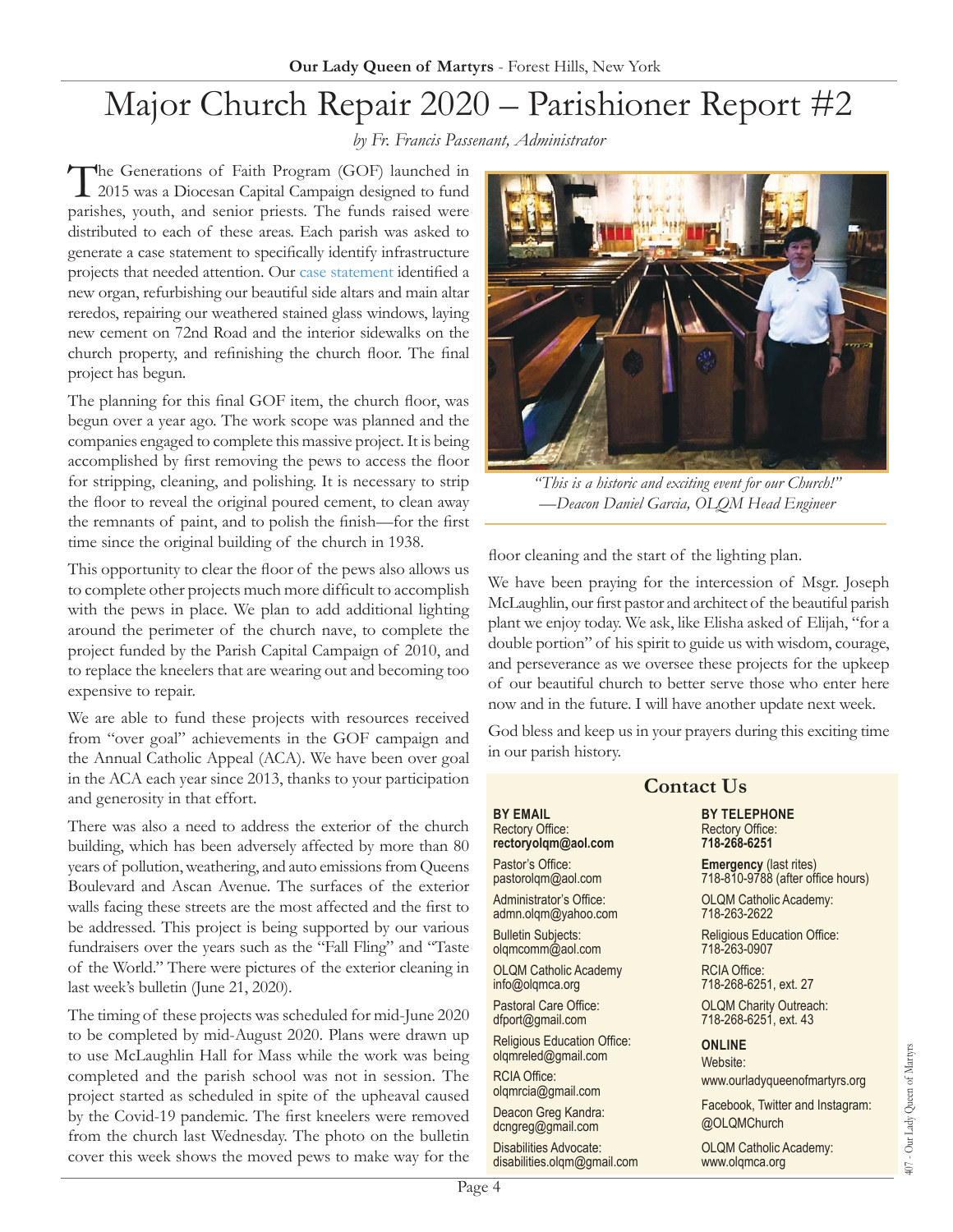# **The Return of Public Mass**

#### Dear Parishioners,

Our long wait is almost over. We are in phase 2 returning to **Daily Mass** at 8 a.m. and 12:05 p.m. on Monday, June 29th. We will gather for Mass in the convent chapel (use ramp entrance near the Mary statue).

**Weekend Mass** will begin on July 4th and 5th. We will keep the regular schedule—Saturday evening 5 p.m.; Sunday: 9 a.m., 11:15 a.m., and 1 p.m. Since the church building is undergoing major repairs (*see story on facing page*) we can accommodate **150 participants for each Mass in McLaughlin Hall**. Please note that McLaughlin Hall is not air-conditioned but fans will be placed around the hall.

The parish clergy as well as the other staff members are looking forward to seeing our parish family gathering together again. We really missed you. However, if you do not feel well or **have any of the symptoms affiliated with Covid-19, please stay home**. The Mass dispensation is still in effect.

For everyone's safety it will be necessary to follow the procedures outlined here. **There can be no exceptions; we must continue to protect everyone.** Centers for Disease Control (CDC) norms are expected, as are masks, social distancing, individual hand sanitizing, and gloves, etc.

Masks are required. All must have a face mask and wear it! **NO MASK NO ENTRY.** All must adhere to the "Planned Pattern" for entering McLaughlin Hall, Communion distribution, and exiting. Please cooperate as there can be no exceptions.

(1) Congregants planning to attend Mass **must line up at the McLaughlin Hall door in the schoolyard closest to the church 20 minutes before the start** of the service, maintaining social distancing. The first 125 attendees will fill the seats in the hall. There is space for 25 additional standees. Everyone is expected to sit where assigned. We need everyone's cooperation.

(2) All attending must enter though the designated door of the hall. **Everyone entering the worship space must be ushered to a seat.** Ushers will seat attendees according to a configuration set up in the worship space ahead of time.

(3) Because there are stairs to reach the worship space, we ask that those in wheelchairs and with canes go to the convent using the ramp. The services planned are not extended; there will be limited singing and short homilies.

(4) Communion distribution will be "in the hand" ONLY, ushered by staff members keeping the CDC six-foot social distancing guideline. **Please wait to be ushered from your row.**

(5) After the Final Blessing, the standees will leave first, followed by those seated. **All must exit the worship space being escorted out by staff** (no staying after Mass). Restrooms will not be available as per CDC guidelines.

We are confident that everyone will patiently cooperate with these directives, which in charity are for everyone's safety. These are small inconveniences to be able again to attend Mass and receive Jesus in the Eucharist.

We ask God through the intercession of Our Lady as the Queen of Martyrs to guide us in these endeavors.

In Christ,

Bishop Paul R. Sanchez, Pastor

Fr. Francis J. Passenant, Administrator

## **For the Well-Being of All**

Wear a face mask (required).

Bring your own hand sanitizer or wear gloves. Use the bathroom at home before coming to Mass. Arrive 20 minutes before Mass start time.

Use designated entrance only.

Remain six feet apart.

Follow the instructions of the ushers on seating in the hall, Communion distribution, and exiting the hall.

If you are not feeling well, please continue to pray in the privacy of your home and watch Sunday Mass on our website.

**Thank You for Cooperating!**

## **Weekly Collections**

We will publish collection income reports and comparisons every four weeks until our church returns to her normal activity. Thank you for keeping up your increased support by enrolling in online giving. Please visit the parish website for more information.